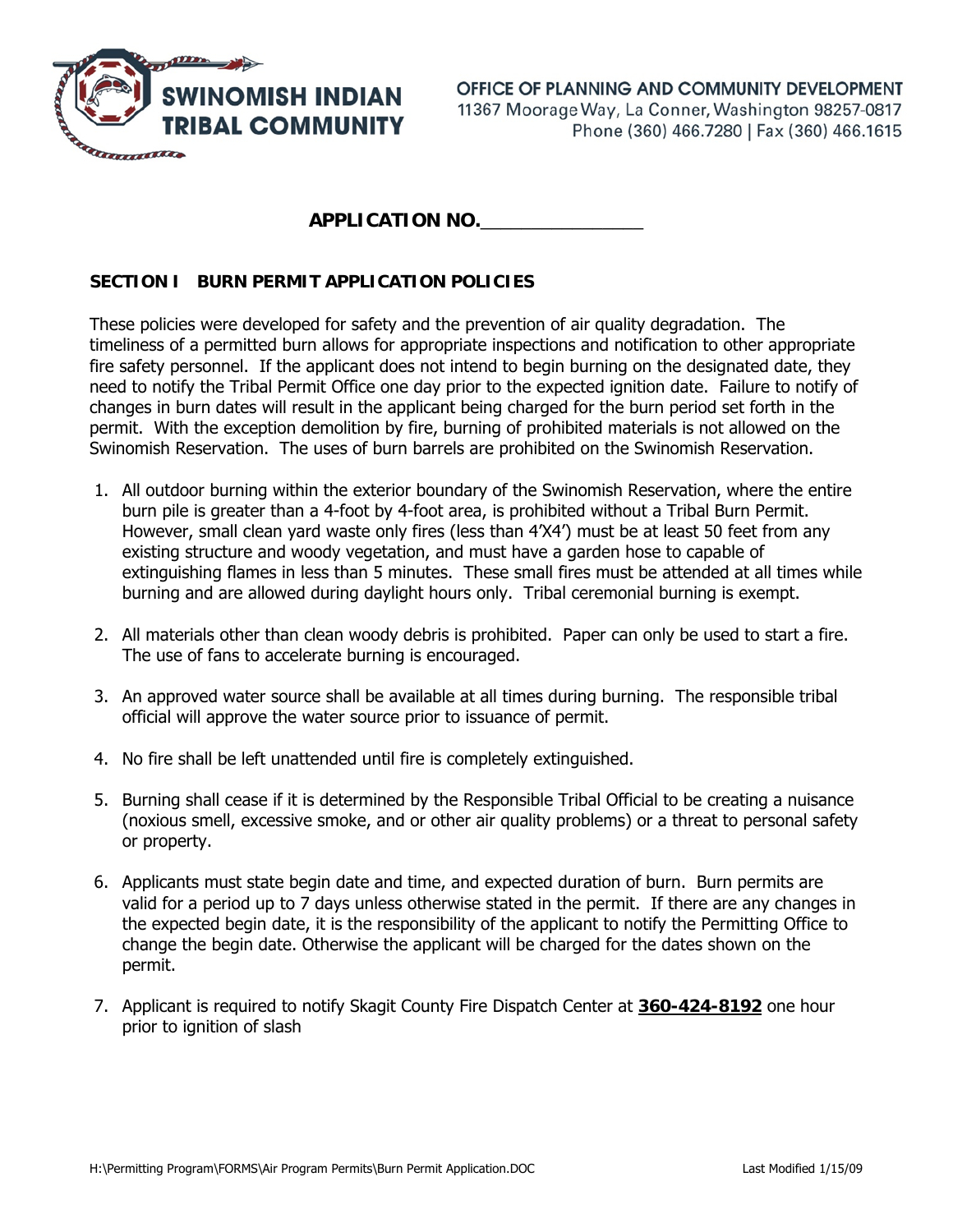**SECTION II APPLICANT INFORMATION** Be sure to also complete Section VI (signature) to complete permit application form. Fees must be submitted at time of application.

| Parcel $#$ _______________ |                 |  |
|----------------------------|-----------------|--|
| Home $\#$ : $($            | Work $\#$ : $($ |  |

**SECTION III** – **PROJECT INFORMATION** Fill in sections 1-6. Failure to fill in all fields will result in an incomplete application.

## **1. Type of Burn Permit Applying For:**

Non-Commercial logging Slash (Burn Plan Required)

Commercial Logging Slash (Burn Plan Required)

Agricultural Burning (Burn Plan Required)

 $\Box$  Demolition by Fire (Burn Plan Required)

|                                                       | <b>Description</b> |  |  |
|-------------------------------------------------------|--------------------|--|--|
| 1. DESIRED BURN DATE                                  |                    |  |  |
| 2. TYPE OF MATERIAL TO BE<br><b>BURNED</b> (describe) |                    |  |  |
| 3. WATER SOURCE                                       |                    |  |  |
| <b>4. ACCESS TO PROPERTY</b><br>(Describe)            |                    |  |  |